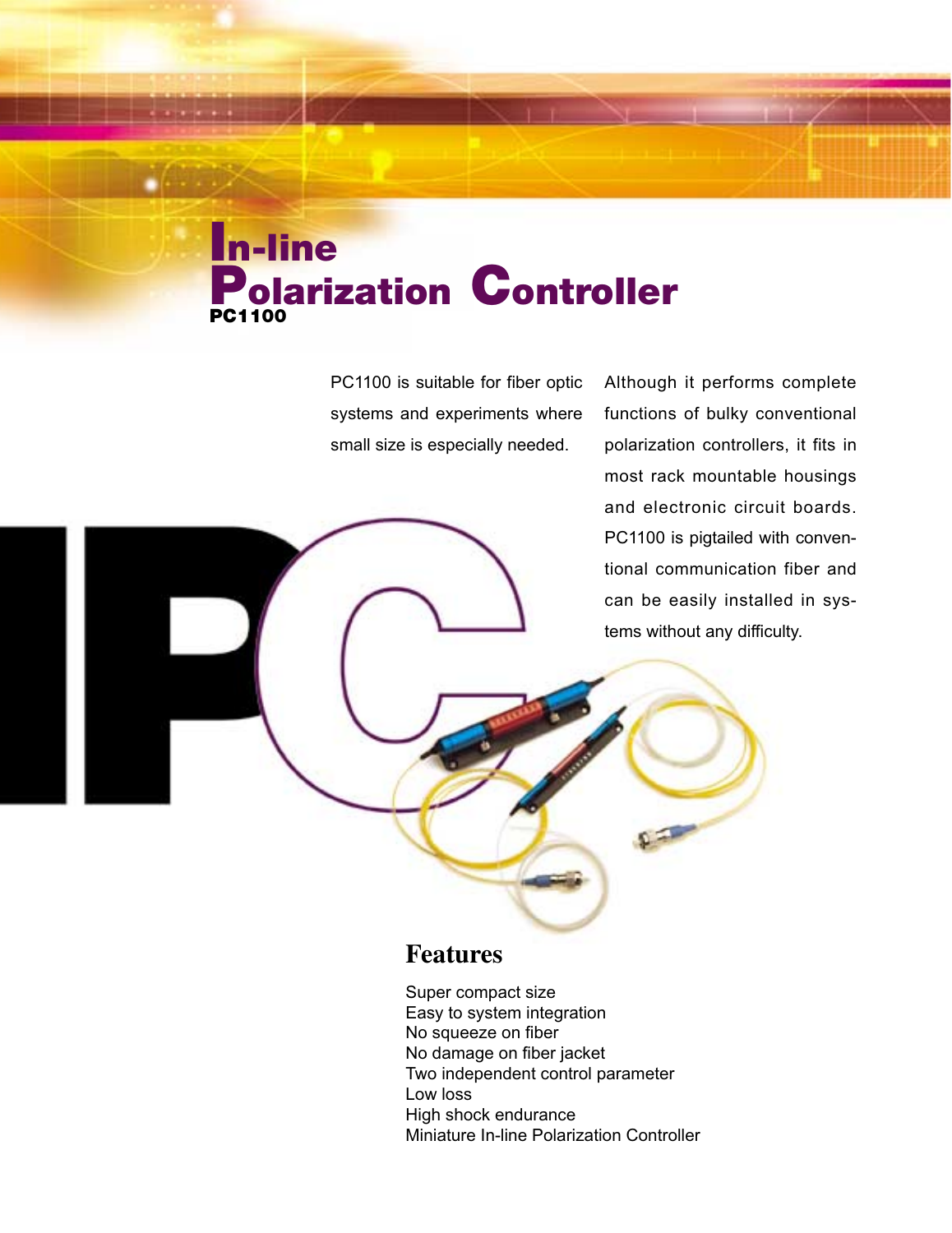

ö

## **Applications**

#### 1. Polarization control for optical devices to match polarization state



### 2. Polarization control for fiber optic interferometers



#### 3. Polarization control in laser cavity



LD:Laser Diode Ext.Mod:External Modulator D:Detector EDF:Erdium-Doped-Fiber